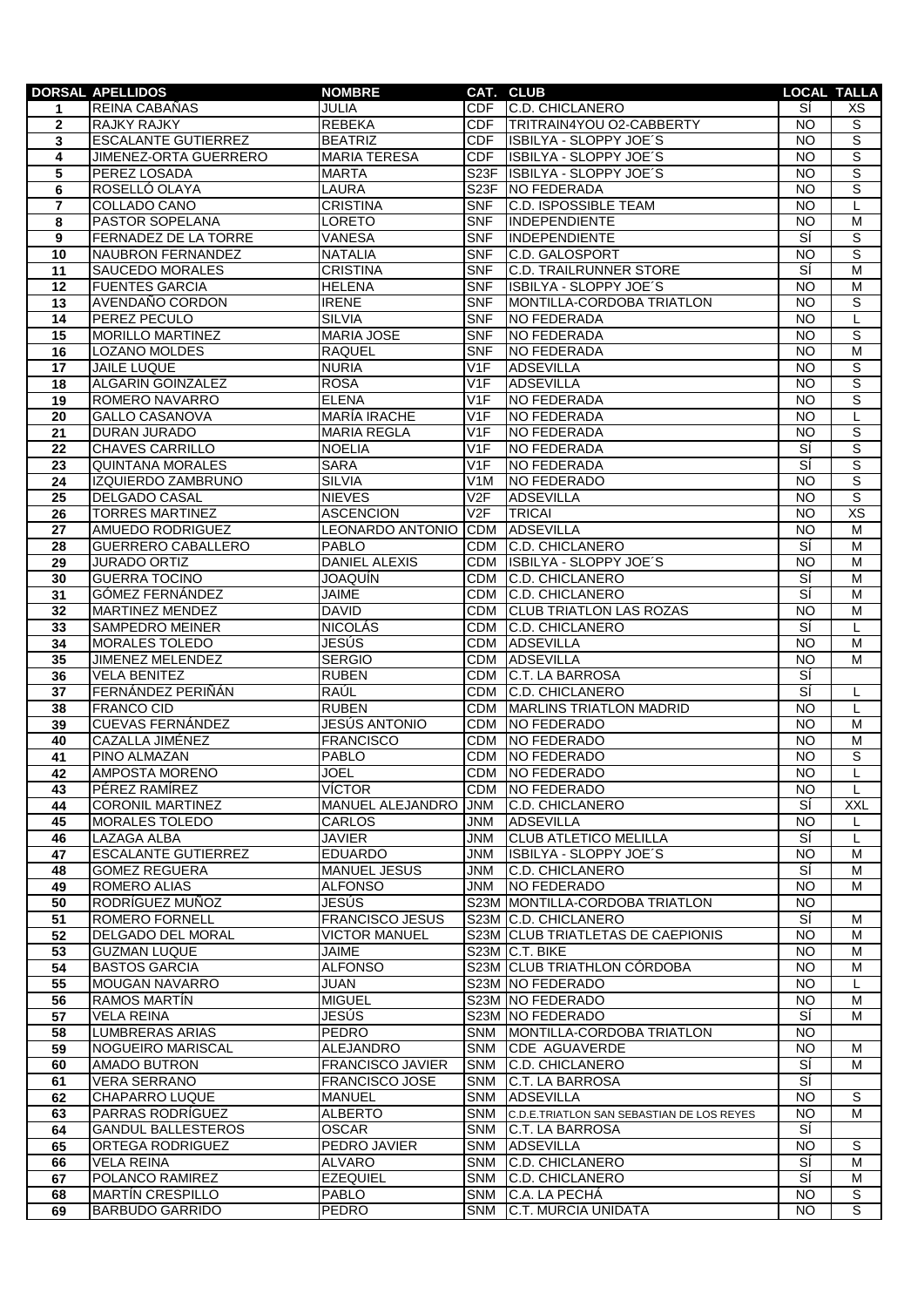| 70  | <b>MELGAR SANCHEZ</b>     | JAIME                   |                  | SNM INDEPENDIENTE                  | <b>NO</b>       | M              |
|-----|---------------------------|-------------------------|------------------|------------------------------------|-----------------|----------------|
| 71  | <b>GARCIA GALLEGO</b>     | <b>JAIME</b>            | <b>SNM</b>       | <b>C.D. TRIONE EL PUERTO</b>       | <b>NO</b>       | XL             |
| 72  | <b>ALBARRAL BRAVO</b>     | <b>JOSE ALBERTO</b>     | <b>SNM</b>       | TRITRAIN4YOU O2-CABBERTY           | <b>NO</b>       | M              |
| 73  | <b>DIAZ CABRERA</b>       | <b>JOSE ANGEL</b>       | <b>SNM</b>       | <b>CAPA</b>                        | <b>NO</b>       | M              |
| 74  | SALGADO LEON              | <b>BALDOMERO</b>        | SNM              | C.D. TRI OLIMPO CÁDIZ              | <b>NO</b>       | L              |
| 75  | <b>VEGA BERNAL</b>        | <b>JOAQUIN</b>          | <b>SNM</b>       | <b>INDEPENDIENTE</b>               | <b>NO</b>       | L              |
| 76  | PEREZ PEREA               | LORENZO                 | <b>SNM</b>       | C.T. CAMALEÓN                      | <b>NO</b>       | M              |
| 77  | <b>ANDRES CANO</b>        | <b>IGNACIO</b>          | <b>SNM</b>       | C.D. CADIZ COSTA DE LA LUZ         | <b>NO</b>       | м              |
| 78  | JIMENEZ MELLADO           | <b>FELIX</b>            | <b>SNM</b>       | <b>CAPA</b>                        | <b>NO</b>       | M              |
| 79  | ANDRES CANO               | <b>PABLO</b>            | <b>SNM</b>       | C.D. CADIZ COSTA DE LA LUZ         | <b>NO</b>       | L              |
| 80  | RUBIALES CALDAS           | ALEJANDRO               | <b>SNM</b>       | INDEPENDIENTE                      | <b>NO</b>       | M              |
| 81  | RAMIREZ LAGUNA            | ABRAHAM                 | <b>SNM</b>       | <b>C.C. EL TOURMALET ESTEPONA</b>  | <b>NO</b>       | м              |
| 82  | OTERO JIMENEZ             | PEDRO LUIS              | <b>SNM</b>       | <b>C.D. TRI OLIMPO CÁDIZ</b>       | $\overline{NQ}$ | S              |
| 83  | ZAPATERO DE MURGA         | <b>GONZALO</b>          | <b>SNM</b>       | AD TRIATLÓN ECOSPORT ALCOBENDAS    | <b>NO</b>       | S              |
| 84  | RAPOSO CHAVERO            | <b>ALVARO</b>           | <b>SNM</b>       | C.D. CADIZ COSTA DE LA LUZ         | <b>NO</b>       | L              |
| 85  | TOMILLERO RODRÍGUEZ       | <b>DANIEL</b>           | <b>SNM</b>       | <b>TRITRAIN4YOU O2-CABBERTY</b>    | <b>NO</b>       | S              |
| 86  | <b>BEJARANO FERNÁNDEZ</b> | ALEJANDRO               | <b>SNM</b>       | ISBILYA - SLOPPY JOE'S             | <b>NO</b>       | M              |
| 87  | <b>GARCIA CANTERO</b>     | <b>MIGUEL</b>           | <b>SNM</b>       | C.D. CHICLANERO                    | sí              | XL             |
|     | <b>FERNANDEZ CUEVAS</b>   | <b>GONZALO</b>          | <b>SNM</b>       | <b>CLUB TRIATHLON CÓRDOBA</b>      | $\overline{NQ}$ | $\overline{M}$ |
| 88  |                           | <b>FRANCISCO JAVIER</b> | <b>SNM</b>       | <b>TRIECIJA</b>                    | N <sub>O</sub>  |                |
| 89  | PÉREZ DEL MARMOL          |                         |                  |                                    |                 | L              |
| 90  | SABORIDO RIVERA           | <b>CRISTOBAL</b>        | <b>SNM</b>       | C.D. LOS 4X4                       | <b>NO</b>       | M              |
| 91  | <b>MIER-TERAN CURTIDO</b> | <b>DAVID</b>            | <b>SNM</b>       | NO FEDERADO                        | <b>NO</b>       | L              |
| 92  | <b>MARTIN GARCIA</b>      | DAVID JOSE              | <b>SNM</b>       | NO FEDERADO                        | <b>NO</b>       | M              |
| 93  | LAGUNA LÓPEZ              | <b>JESUS</b>            | <b>SNM</b>       | NO FEDERADO                        | <b>NO</b>       | L              |
| 94  | <b>MARTINEZ FERNANDEZ</b> | <b>DANIEL</b>           | <b>SNM</b>       | NO FEDERADO                        | <b>NO</b>       | L              |
| 95  | <b>ESTRADA ARAGÓN</b>     | <b>JOSÉ ALBERTO</b>     | <b>SNM</b>       | NO FEDERADO                        | डां             | $\overline{M}$ |
| 96  | <b>BENITEZ CARO</b>       | <b>FRANCISCO JOSE</b>   | <b>SNM</b>       | NO FEDERADO                        | <b>NO</b>       | M              |
| 97  | PEREZ                     | JOSÉ ALEJANDRO          | <b>SNM</b>       | NO FEDERADO                        | <b>NO</b>       | M              |
| 98  | CAPILLA GONZÁLEZ          | <b>FRANCISCO</b>        | <b>SNM</b>       | NO FEDERADO                        | SÍ              | M              |
| 99  | OTERO JIMÉNEZ             | FRANCISCO JOSÉ          | <b>SNM</b>       | NO FEDERADO                        | <b>NO</b>       | L              |
| 100 | <b>MORENO ESTUDILLO</b>   | <b>JUAN PEDRO</b>       | <b>SNM</b>       | NO FEDERADO                        | SÍ              | M              |
| 101 | <b>SOLANO PEREZ</b>       | CARLOS                  | <b>SNM</b>       | <b>NO FEDERADO</b>                 | <b>NO</b>       | L              |
| 102 | <b>GALAN MENA</b>         | <b>JESUS</b>            | <b>SNM</b>       | NO FEDERADO                        | <b>NO</b>       | $\overline{M}$ |
| 103 | <b>MORENO</b>             | <b>RAFA</b>             | <b>SNM</b>       | NO FEDERADO                        | <b>NO</b>       | $\overline{s}$ |
| 104 | REVUELTA FERNANDEZ        | <b>JAIME</b>            | <b>SNM</b>       | NO FEDERADO                        | <b>NO</b>       | M              |
| 105 | <b>VERA SERRANO</b>       | PEDRO ANTONIO           | <b>SNM</b>       | NO FEDERADO                        | sí              | L              |
| 106 | <b>CASTRO REYES</b>       | <b>MARIO</b>            | <b>SNM</b>       | NO FEDERADO                        | <b>NO</b>       | L              |
| 107 | ARANA ALDANA              | <b>DAVID</b>            | <b>SNM</b>       | NO FEDERADO                        | <b>NO</b>       | M              |
| 108 | <b>BARRANCO MORENO</b>    | <b>M GONZALO</b>        | <b>SNM</b>       | NO FEDERADO                        | <b>NO</b>       | L              |
| 109 | FERNÁNDEZ FERNÁNDEZ       | <b>BORJA</b>            | <b>SNM</b>       | NO FEDERADO                        | <b>NO</b>       | L              |
| 110 | <b>GONZALEZ ARIZA</b>     | <b>MANUEL</b>           | <b>SNM</b>       | NO FEDERADO                        | NO              | м              |
| 111 | <b>RUIZ ARMARIO</b>       | <b>MANUEL</b>           | <b>SNM</b>       | NO FEDERADO                        | SÍ              | L              |
| 112 | <b>VERDUGO GARCIA</b>     | <b>JERONIMO</b>         |                  | SNM NO FEDERADO                    | SÍ              | S              |
| 113 | CANDANEDO OCAÑA           | <b>FERNANDO</b>         | <b>SNM</b>       | NO FEDERADO                        | NO.             | м              |
| 114 | <b>GRANADO PIÑERO</b>     | MIGUEL ANGEL            | <b>SNM</b>       | <b>NO FEDERADO</b>                 | SÍ              | м              |
| 115 | VALVERDE GARCÍA           | <b>PABLO</b>            | <b>SNM</b>       | NO FEDERADO                        | <b>NO</b>       | L              |
| 116 | <b>VELA GARCIA</b>        | <b>JOAQUIN</b>          | V1M              | C.T. LA BARROSA                    | si              |                |
| 117 | <b>MACIAS VELA</b>        | <b>JONATHAN</b>         | V <sub>1</sub> M | <b>C.T. LA BARROSA</b>             | ΞÍ              |                |
| 118 | SANCHEZ ROMAN             | <b>DAVID</b>            | V <sub>1</sub> M | C.T. LA BARROSA                    | ΞÍ              |                |
| 119 | <b>SANCHEZ MONTERO</b>    | <b>ANTONIO JESUS</b>    | V1M              | C.T. LA BARROSA                    | ΞÍ              |                |
| 120 | LOBERA JONES              | <b>SIMON</b>            | V <sub>1</sub> M | <b>CLUB NATACIO SITGES</b>         | <b>NO</b>       | L              |
| 121 | <b>MORENO BARBA</b>       | <b>VICTOR MANUEL</b>    | V <sub>1</sub> M | C.D. FLORESBIKE EQUIPO COMPETICION | <b>NO</b>       | L              |
| 122 | <b>JIMENEZ BENITEZ</b>    | <b>ALVARO</b>           | V <sub>1</sub> M | <b>C.D. THE MIDNIGHT PREDATORS</b> | N <sub>O</sub>  | S              |
| 123 | ARAGON ORTEGA             | <b>FRANCISCO JAVIER</b> | V <sub>1</sub> M | INDEPENDIENTE                      | SÍ              | S              |
| 124 | SOTO CAMACHO              | <b>JOSE MANUEL</b>      | V <sub>1</sub> M | C.D. CHICLANERO                    | Ξí              | м              |
| 125 | <b>ANGEL ROMERO</b>       | <b>JORGE</b>            | V <sub>1</sub> M | <b>C.D. CHICLANERO</b>             | Ξí              | м              |
| 126 | <b>ALBIOL BERNAL</b>      | <b>DOMINGO</b>          | V1M              | AD COREBO                          | <b>NO</b>       | XL             |
| 127 | <b>JIMENEZ CAPITA</b>     | <b>ANTONIO CARLOS</b>   | V <sub>1</sub> M | INDEPENDIENTE                      | <b>NO</b>       | М              |
| 128 | <b>LEAL MARIN</b>         | <b>ALBERTO RAUL</b>     | V <sub>1</sub> M | C.D. CHICLANERO                    | SÍ              | S              |
| 129 | <b>RODRIGUEZ TEY</b>      | ROSENDO ENRIQUE         | V1M              | C.D. TRI OLIMPO CÁDIZ              | <b>NO</b>       | L              |
| 130 | <b>MARTIN CARO</b>        | CARLOS                  | V <sub>1</sub> M | INDEPENDIENTE                      | <b>NO</b>       | $\overline{s}$ |
| 131 | <b>SANCHEZ RAMIREZ</b>    | FRANCISCO MANUEL        | V <sub>1</sub> M | C.D. CHICLANERO                    | SÍ              | M              |
| 132 | <b>GIL MARTINEZ</b>       | SALVADOR                | V <sub>1</sub> M | AD BHV SPORT                       | ΞÍ              | M              |
| 133 | RODRIGUEZ GARCIA          | <b>GERMAN</b>           | V <sub>1</sub> M | ISBILYA - SLOPPY JOE'S             | Ξí              | м              |
| 134 | <b>SANCHEZ MORENO</b>     | PABLO                   | V <sub>1</sub> M | C.D. CHICLANERO                    | sí              | S              |
| 135 | RODRIGUEZ PAEZ            | <b>SERGIO</b>           | V <sub>1</sub> M | <b>TRIATLON XEREZ</b>              | <b>NO</b>       | M              |
| 136 | <b>GIL ANGORRILLA</b>     | <b>JOSE LUIS</b>        | V <sub>1</sub> M | <b>ADSEVILLA</b>                   | <b>NO</b>       | L              |
| 137 | <b>MORALES LOPEZ</b>      | JOSÉ MANUEL             | V1M              | C.D. GALISPORT                     | <b>NO</b>       | м              |
| 138 | <b>CARMONA</b>            | RAFAEL                  | V1M              | NO FEDERADO                        | <b>NO</b>       | M              |
|     |                           |                         |                  |                                    |                 |                |
| 139 | GONZÁLEZ LEÓN             | JOSÉ MANUEL             | V1M              | <b>NO FEDERADO</b>                 | SÍ              | М              |